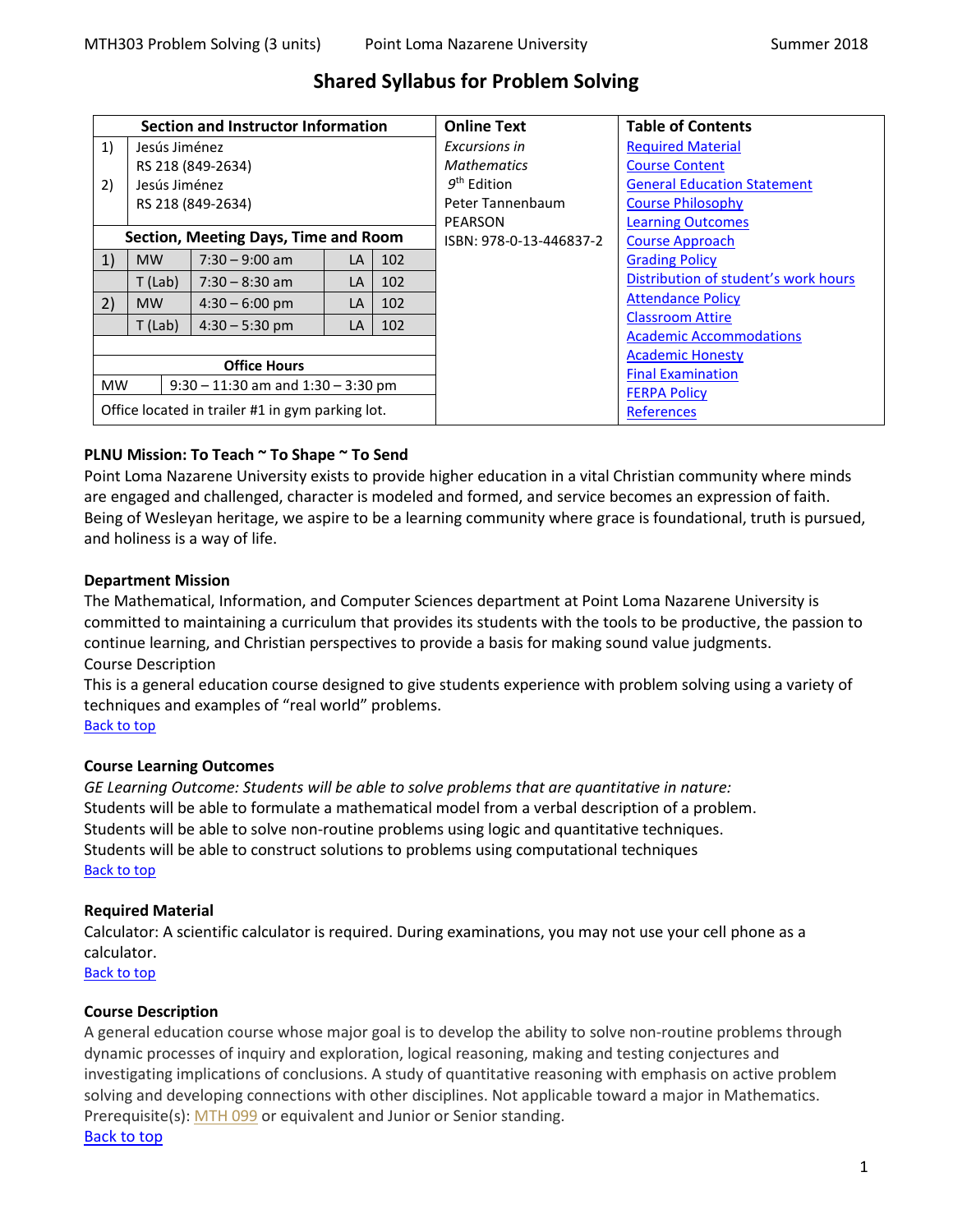## **General Education Statement**

This course is one of the components of the General Education Program at Point Loma Nazarene University, in support of the general education learning outcome: Quantitative Reasoning: Students will be able to solve problems that are quantitative in nature. The purpose of general education is to provide a common educational experience, to develop essential skills, and to provide a broad cultural background for personal and professional growth.

Back to top

## **Course Credit Hours Information**

In the interest of providing sufficient time to accomplish the stated course learning outcomes, this class meets the PLNU credit hour policy for a 3 unit class delivered over 5 weeks. Specific details about how the class meets the credit hour requirements can be provided upon request. Note that if you have an online or hybrid class then you need to provide further details of the amount of time spent in various activities. We have samples in the department. Specific details about how the class meets the credit hour is provided below.

| <b>Online Quizzes</b>            | 8.00   |
|----------------------------------|--------|
| lOnline Homework                 | 8.75   |
| <b>Reading Text</b>              | 24.00  |
| <b>Watching Videos</b>           | 8.00   |
| In-Class Meeting                 | 18.75  |
| Written Homework                 | 16.00  |
| <b>Group Project</b>             | 6.00   |
| <b>Budget Project</b>            | 4.00   |
| <b>Chapter Post Test Reviews</b> | 16.00  |
| Midterms                         | 2.50   |
| Final Exam                       | 2.50   |
| TOTAL                            | 114.50 |

#### Back to top

# <span id="page-1-0"></span>**Course Philosophy**

The general method of the course is to involve students in "dynamic processes of inquiry and exploration, logical reasoning, making and testing conjectures, and investigating implications of conclusions" [Catalog]. Specifically, the focus is on the processes and tools of quantitative problem solving. Learning what they are and developing ability to use them.

"Today's world is more mathematical than yesterday's, and tomorrow's world will be more mathematical than today's."

"...mathematics...serves as a key to opportunity and careers."[Everybody Counts, p.45, p.3]

"To participate rationally in a world where discussions about everything from finance to the environment, from personal health to politics, are increasingly informed by mathematics, one must understand mathematical methods and concepts, their assumptions and implications." [50 Hours, p.35]

In view of these statements and many other similar ones from national reports, this quantitative experience (MTH 303) has been included as part of the PLNU general education curriculum. Thus, all students will study "major concepts, methods, and applications of quantitative reasoning with emphases on active problem solving" [Catalog].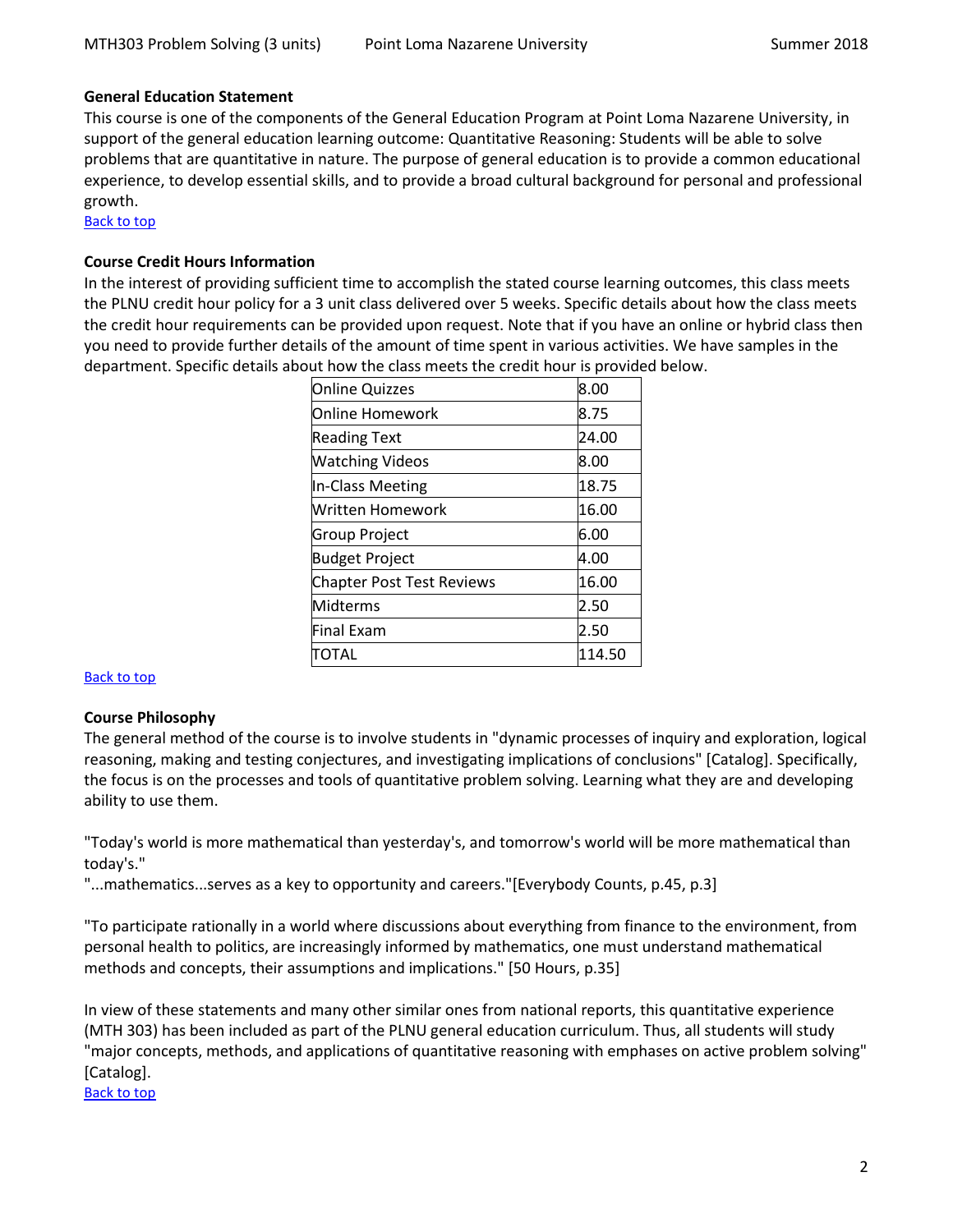## **Course Approach**

The ability to solve problems requires resourcefulness, flexibility, and efficiency in dealing with new obstacles. Research on

teaching and learning problem solving suggests that certain factors are critical to successful problem solving, including resources, heuristics, control, and belief systems [Schoenfeld, 1985].

Resources refer to whatever information problem solvers understand (or misunderstand) that might be brought to bear on a problem.

Heuristic refers to strategies and techniques problem solvers have (or lack) for making progress when working on non-routine problems.

Control refers to the way problem solvers use (or fail to use) the information at their disposal.

Belief systems refer to the problem solver's "world view" of the problem domain, which determines the ways they use the knowledge in the first three categories.

The approach in MTH 303 develops and uses these factors to increase your problem-solving ability. Classroom techniques used include:

the teacher as role model

whole-class problem solving with teacher as control

small-group problem solving with teacher as coach

In addition, you are assigned readings and problems that will help you identify and make progress in the four areas discussed above.

Back to top

### **Course Methods**

*Use of groups:* There is almost a century of research showing that academic achievement, productivity, and selfesteem improve dramatically when students work together in groups. This method emphasizes teamwork, cooperation and support by others, rather than isolation and competition in learning.

*Role of the classroom instructor:* There will be less direct "lecturing" in class than usual, with many questions "answered" by another question to help you work through your own questions and difficulties. You are expected to learn problem solving through active involvement - reading, writing, and explaining to others what you are thinking and doing.

This may require some adjustment in the way you think about teaching and learning. Initially, you may wish for more direct information and answers, but your patience and effort will be rewarded with a deeper understanding and increasing independence in problem solving, as well as confidence in your ability to tackle new problems.

# <span id="page-2-0"></span>**Grading Distribution**

| <b>Grade Distribution</b>      |      |  |  |
|--------------------------------|------|--|--|
| Two Tests at 20% each          | 40%  |  |  |
| <b>Final Exam</b>              | 30%  |  |  |
| Quizzes                        | 5%   |  |  |
| Written and/or Online Homework | 12%  |  |  |
| <b>Group Project</b>           | 5%   |  |  |
| Individual Budget Assignment   | 5%   |  |  |
| <b>Class Participation</b>     | 3%   |  |  |
| Total                          | 100% |  |  |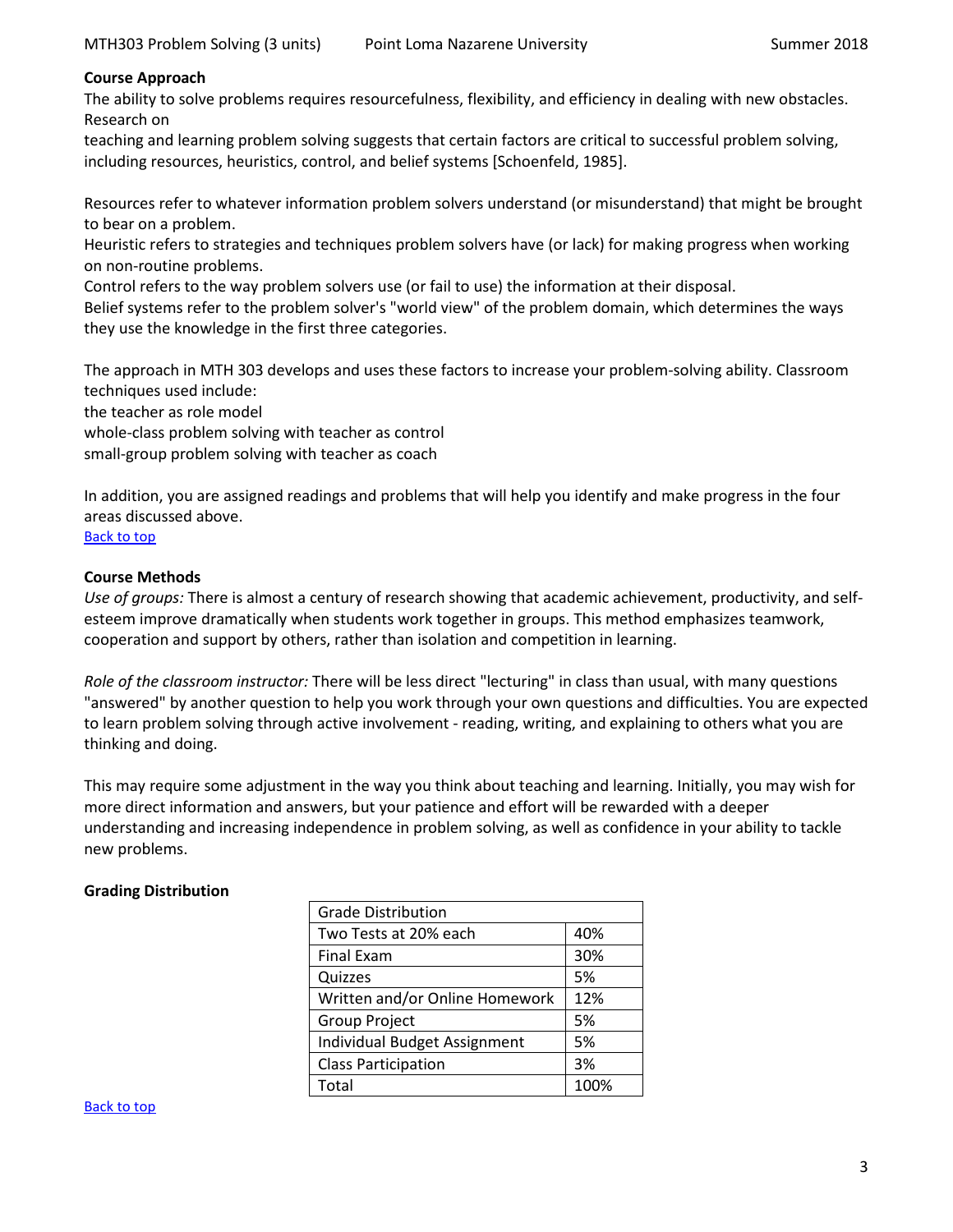### **Grading Scale**

A passing grade requires getting at least 60% in one of the two tests or on the final exam. Grades are based on the number of points accumulated throughout the course. Approximate minimal percentages required to obtain a given grade are:

| <b>Grading Scale in Percentages</b> |             |              |              |              |  |
|-------------------------------------|-------------|--------------|--------------|--------------|--|
|                                     | А           | в            |              |              |  |
|                                     |             | (87.5, 90]   | (77.5, 80)   | (67.5, 70)   |  |
|                                     | (92.5, 100] | (82.5, 87.5) | (72.5, 77.5) | (62.5, 67.5) |  |
|                                     | (90, 92.5)  | (80, 82.5)   | (70, 72.5)   | [60, 62.5]   |  |

#### Back to top

### **Grade components**

The grade components are written homework, written tests, online homework, online quizzes, projects, class participation, and the final examination.

#### Back to top

# **Other factors that affect grades**

**Late work:** All assignments are to be submitted/turned in by the beginning of the class session when they are due—including assignments posted in Canvas. Late work need not be accepted. Work accepted late may be assessed a penalty. Make-up tests will be given only by prior arrangement with the instructor for reasons of documented emergency.

Incomplete grade: Incompletes will only be assigned in extremely unusual circumstances. You may request a grade of I (incomplete) only if you are having a passing grade an at least 70% of the course work is completed.

**Questions on written assignments, tests, and exams:** Written assignments and test/exam questions and problems must be formulated carefully in terms of words and symbols used in the course. Credit is determined by the degree to which answers and solutions respond to the specific question or problem stated. Maximize your credit by learning the language and symbols of the course.

**Written Assignments:** Assignments collected must be prepared in a style suitable for grading. The following guidelines are used to determine credit:

the organization must be easy to follow

the work must be legible

complete solutions must be written for problems (not just answers); answers must be clearly marked use complete sentences to answer questions

**Tests and Final Examination:** Tests and the final exam will include problems and questions over material assigned in the text, readings and handouts, as well as material presented in class. No examination shall be missed without prior consent or a well-documented emergency beyond your control. A score of zero will be assigned for an examination that is missed without prior consent or a well-documented emergency beyond your control.

The examination schedule is included in the daily schedule. This instructor does not intend to accept excuses such as poor communication with parents, benefactors, surf team sponsors and/or travel agents. The final exam date and time is set by the university at the beginning of the semester and may not be changed by the instructor.

Only in the case that a student is required to take three exams during the same day of finals week is an instructor authorized to change the exam date and time for that particular student. The student must contact each professor in order to work out an alternate time for one of those examinations. Department chairs/school deans and college deans need not be involved in the process of making this accommodation. Such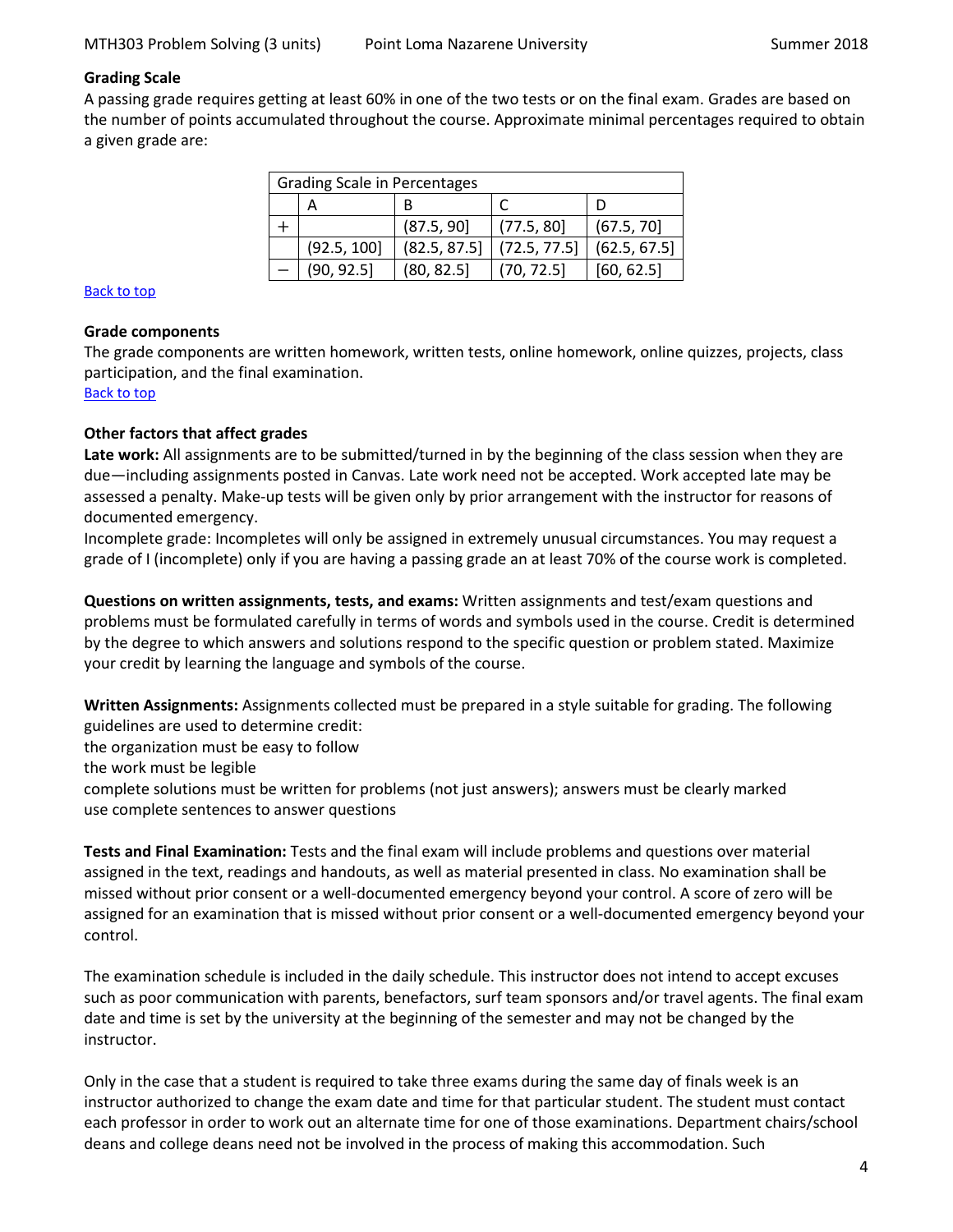accommodations and the negotiations necessary to arrange them must be completed at least four weeks prior to the official time of the final examination. Back to top

### <span id="page-4-0"></span>**Attendance**

Attendance is expected at each class session. In the event of an absence you are responsible for the material covered in class and the assignments given that day.

Regular and punctual attendance at all classes is considered essential to optimum academic achievement. If the student is absent from more than 10 percent of class meetings, the faculty member can file a written report which may result in de-enrollment. If the absences exceed 20 percent, the student may be de-enrolled without notice until the university drop date or, after that date, receive the appropriate grade for their work and participation. See [http://catalog.pointloma.edu/content.php?catoid=24&navoid=1581#Class\\_Attendance](http://catalog.pointloma.edu/content.php?catoid=24&navoid=1581#Class_Attendance) in the Undergraduate Academic Catalog. Back to top

NOTE: For Blended courses, attendance will be calculated as follows:

### **Face to face portion of the class:**

You must be present on time for the full class for you to be considered present in the face to face meeting.

### **Online portion of the class:**

You are expected to work on material online every week. In order to get credit for being "present" in the online portion of the class each week you must complete at least one online homework assignment or exam review assignment (for test weeks) before the due date/time for that week.

You will receive a warning if you miss 10% of the class (combination of face-to-face and online).

You will be automatically de-enrolled if you miss 20% of the class (combination of face-to-face and online). Back to top

# **Class Enrollment**

It is the student's responsibility to maintain his/her class schedule. Should the need arise to drop this course (personal emergencies, poor performance, etc.), the student has the responsibility to follow through (provided the drop date meets the stated calendar deadline established by the university), not the instructor. Simply ceasing to attend this course or failing to follow through to arrange for a change of registration (drop/add) may easily result in a grade of F on the official transcript. Back to top

#### <span id="page-4-1"></span>**Academic Accommodations**

<span id="page-4-2"></span>If you have a diagnosed disability, please contact PLNU's Disability Resource Center (DRC) within the first two weeks of class to demonstrate need and to register for accommodation by phone at 619-849-2486 or by e-mail at DRC@pointloma.edu. See Disability Resource Center for additional information. For more details see the PLNU catalog: [http://catalog.pointloma.edu/content.php?catoid=24&navoid=1581#Academic\\_Accommodations](http://catalog.pointloma.edu/content.php?catoid=24&navoid=1581#Academic_Accommodations) Students with learning disabilities who may need accommodations should discuss options with the instructor during the first two weeks of class.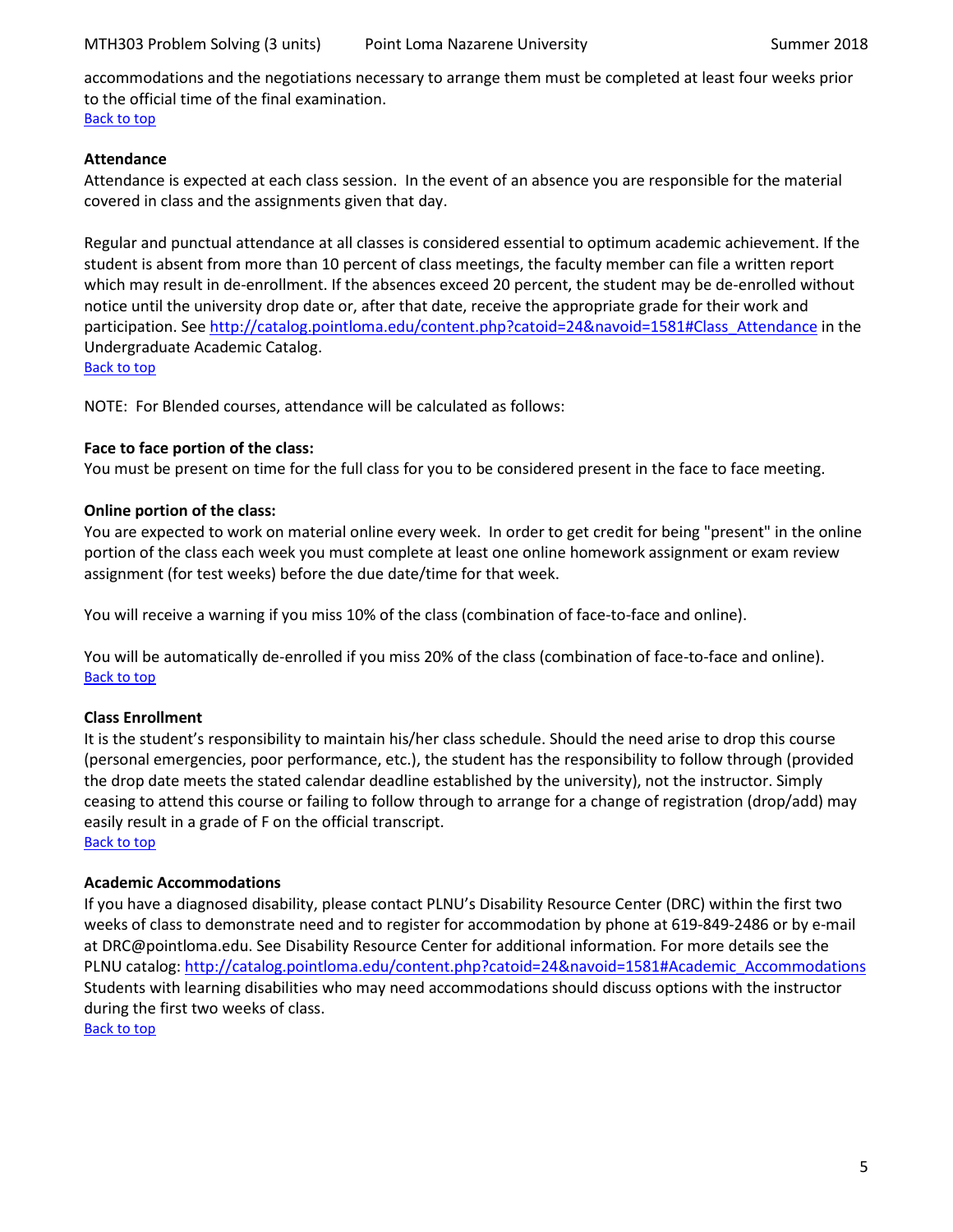#### **Academic Honesty**

Students should demonstrate academic honesty by doing original work and by giving appropriate credit to the ideas of others. Academic dishonesty is the act of presenting information, ideas, and/or concepts as one's own when in reality they are the results of another person's creativity and effort. A faculty member who believes a situation involving academic dishonesty has been detected may assign a failing grade for that assignment or examination, or, depending on the seriousness of the offense, for the course. Faculty should follow and students may appeal using the procedure in the university Catalog. See

[http://catalog.pointloma.edu/content.php?catoid=24&navoid=1581#Academic\\_Honesty](http://catalog.pointloma.edu/content.php?catoid=24&navoid=1581#Academic_Honesty) for definitions of kinds of academic dishonesty and for further policy information.

Back to top

## **Copyright Protected Materials:**

Point Loma Nazarene University, as a non-profit educational institution, is entitled by law to use materials protected by the US Copyright Act for classroom education. Any use of those materials outside the class may violate the law.

<span id="page-5-1"></span>Back to top

### **Credit Hour:**

In the interest of providing sufficient time to accomplish the stated course learning outcomes, this class meets the PLNU credit hour policy for a 3 unit class delivered over 5 weeks. Specific details about how the class meets the credit hour requirements can be provided upon request. Note that if you have an online or hybrid class then you need to provide further details of the amount of time spent in various activities. We have samples in the department.

Back to top

# <span id="page-5-0"></span>**THE FINAL EXAM IS A COMPREHENSIVE EXAMINATION.**

Successful completion of this class requires taking the final examination on its scheduled day. The final exam date, time and place is set by the university at the beginning of the semester and may not be changed by the instructor. This schedule can be found on the university website and in the course calendar. No requests for early examinations will be approved. Only in the case that a student is required to take three exams

during the same day of finals week, is an instructor authorized to consider changing the exam date and time for

that particular student. Back to top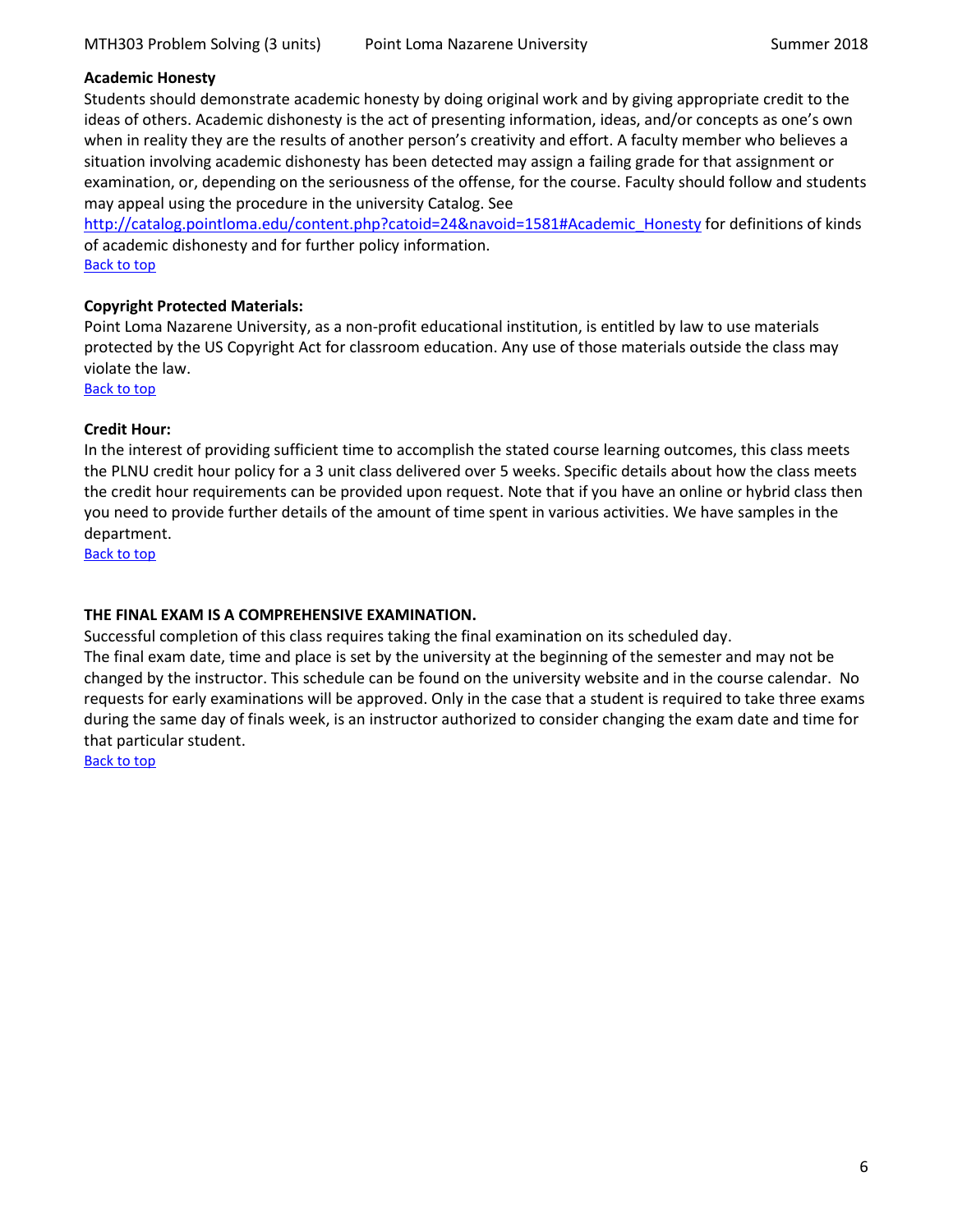|    | Daily Schedule |        |                                |                            |                       |
|----|----------------|--------|--------------------------------|----------------------------|-----------------------|
|    | Daily Schedule |        |                                |                            | Summer 2018           |
|    |                |        | Date In Class                  | Online Readings and Videos | Online HW and Quizzes |
| 1  | Monday         |        | 7-May Chapter 1                | Chapter 1 reading          | Intro to MyMathLab    |
|    |                |        |                                | Chapter 1 videos           |                       |
|    | 2 Tuesday      |        | 8-May Open Lab                 | Chapter 2 reading          | OA <sub>1</sub>       |
|    |                |        |                                | Chapter 2 videos           |                       |
| 3  | Wednesday      |        | 9-May Chapter 2                |                            | Quiz 1                |
|    |                |        | Homework 1                     |                            |                       |
| 4  | Thursday       |        | 10-May No Class                | Chapter 4 reading          | OA <sub>2</sub>       |
|    |                |        |                                | Chapter 4 videos           |                       |
|    | Friday         |        | 11-May No Class                |                            | Quiz <sub>2</sub>     |
|    |                |        |                                |                            | OA4                   |
|    | 5 Monday       |        | 14-May Chapter 4               |                            |                       |
|    |                |        | Homework 2                     |                            |                       |
|    | 6 Tuesday      |        | 15-May Open Lab                | Chapter 5 reading          |                       |
|    |                |        |                                | Chapter 5 videos           |                       |
| 7  | Wednesday      |        | 16-May Chapter 5               |                            | Quiz 4                |
|    |                |        | Homework 4                     |                            |                       |
|    | 8 Thursday     |        | 17-May Exam 1 Chapters 1, 2, 4 |                            |                       |
|    |                |        |                                |                            |                       |
|    | Friday         |        | 18-May No Class                |                            | OA <sub>5</sub>       |
|    |                |        |                                |                            |                       |
|    | 9 Monday       |        | 21-May Chapter 5               | Chapter 6 reading          | Quiz 5                |
|    |                |        | Group Project                  | Chapter 6 videos           |                       |
|    | 10 Tuesday     |        | 22-May Chapter 6               | Chapter 7 reading          | OA <sub>6</sub>       |
|    |                |        | Homework 5                     | Chapter 7 videos           |                       |
| 11 | Wednesday      |        | 23-May Chapter 7               |                            | Quiz <sub>6</sub>     |
|    |                |        | Homework 6                     |                            |                       |
|    | 12 Thursday    |        | 24-May No Class                |                            | OA7                   |
|    |                |        |                                |                            |                       |
|    | Friday         |        | 25-May No Class                | Group Project Due          | Quiz 7                |
|    |                |        |                                |                            |                       |
|    | 13 Monday      |        | 28-May Memorial Day (No Class) |                            |                       |
|    |                |        |                                |                            |                       |
|    | 14 Tuesday     | 29-May | Exam 2 Chapters 5, 6, 7        |                            |                       |
|    |                |        | Homework 7                     |                            |                       |
|    | 15 Wednesday   |        | 30-May Chapter 8               |                            |                       |
|    |                |        |                                |                            |                       |
|    | 16 Thursday    |        | 31-May No Class                | Chapter 8 reading          |                       |
|    |                |        |                                | Chapter 8 videos           |                       |
|    | Friday         |        | 1-Jun No Class                 |                            |                       |
|    |                |        |                                |                            |                       |
| 17 | Monday         |        | 4-Jun Chapter 8 / Chapter 10   | Chapter 10 reading         | 8 AO                  |
|    |                |        |                                | Chapter 10 videos          | Quiz 8                |
|    | 18 Tuesday     |        | 5-Jun Open Lab                 |                            |                       |
|    |                |        | Homework 8                     |                            |                       |
|    | 19 Wednesday   |        | 6-Jun Chapter 10               |                            | OA 10                 |
|    |                |        |                                |                            | Quiz 10               |
|    | 20 Thursday    |        | 7-Jun Final Exam Comprehensive |                            |                       |
|    |                |        | Homework 10 - Budget Project   |                            |                       |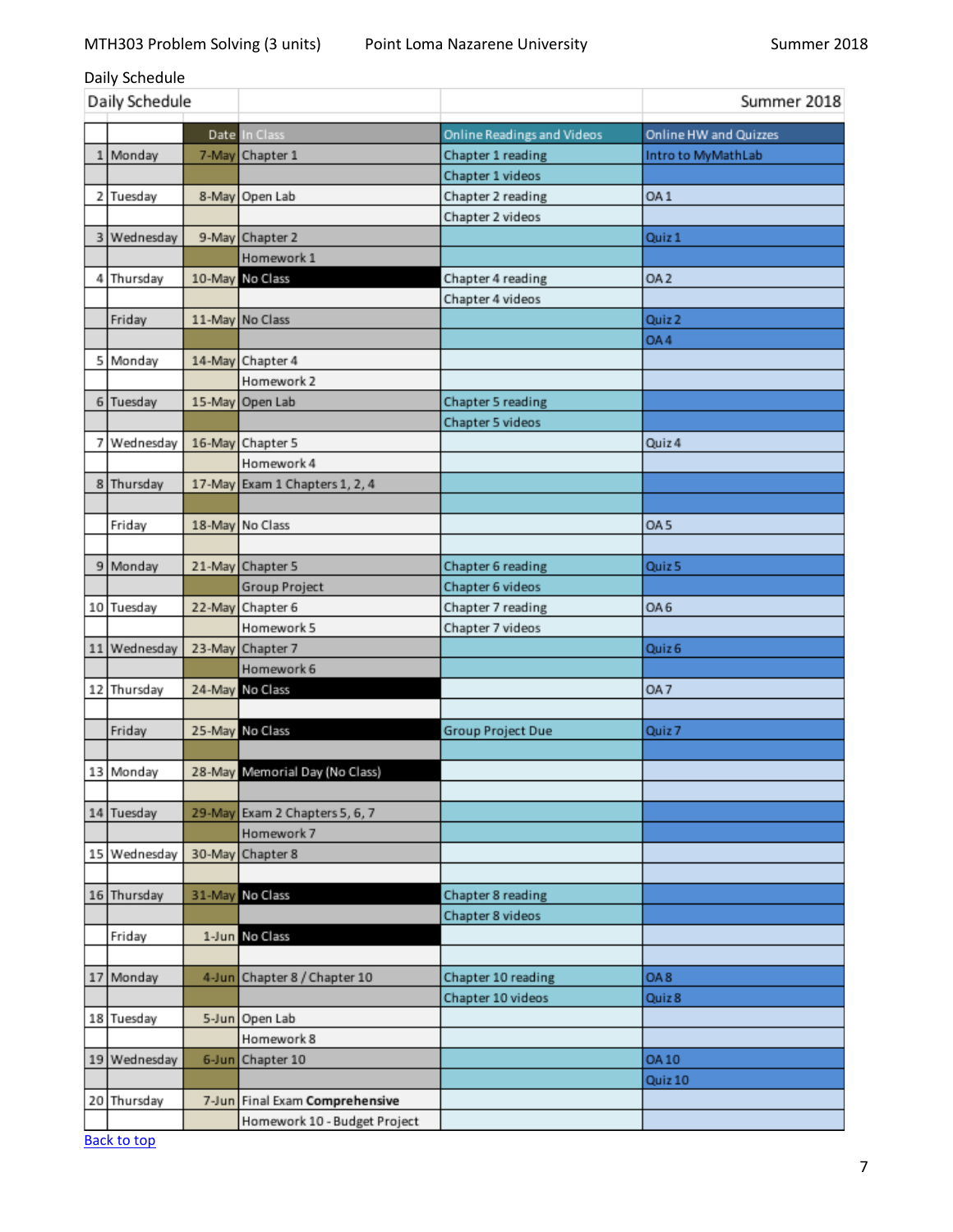<span id="page-7-0"></span>**Homework problems:** These assignments are to be written up on paper and handed in at the beginning of class on (or before) the due date.

| <b>Chapter</b><br>Page |         | <b>Problems</b>      | <b>Due Date</b> |
|------------------------|---------|----------------------|-----------------|
| 1                      | 28-35   | #16, 30, 38, 48, 54  | $5-9$           |
| $\overline{2}$         | 59-66   | #20,32,54,62,64      | $5 - 14$        |
| 4                      | 128-135 | # 22, 32, 40, 56, 64 | $5 - 16$        |
| 5                      | 164-172 | #26,30,46,54,64      | $5 - 22$        |
| 6                      | 195-204 | #36, 42, 52, 54, 60  | $5 - 23$        |
| 7                      | 221-226 | # 30, 34, 36, 42, 50 | $5 - 29$        |
| 8                      | 250-258 | #46,52,56,60,62      | $6 - 5$         |
| 10                     | 317-320 | #46,50,54,58,62      | $6 - 7$         |

Comments on homework:

- 1. This is the minimum amount of homework that is required but you may need to do several odd numbered problems to make sure you get the answer in the textbook.
- 2. A homework assignment is late if it is not received at the start of class on the due date. No late homework will be accepted except by prior arrangement or with a documented emergency.
- 3. Please be sure that your homework is stapled together and the problems are in order.
- 4. Homework will be scored on a combination of completeness and correctness. All work necessary to complete a problem must be shown to earn credit.
- 5. Start working on your homework early. These problems are difficult and meant to be done a little at a time over the course of a few days.
- 6. When doing homework, please note it is normal to not be able to do every problem correct on the first attempt. Do not be discouraged, instead seek help.